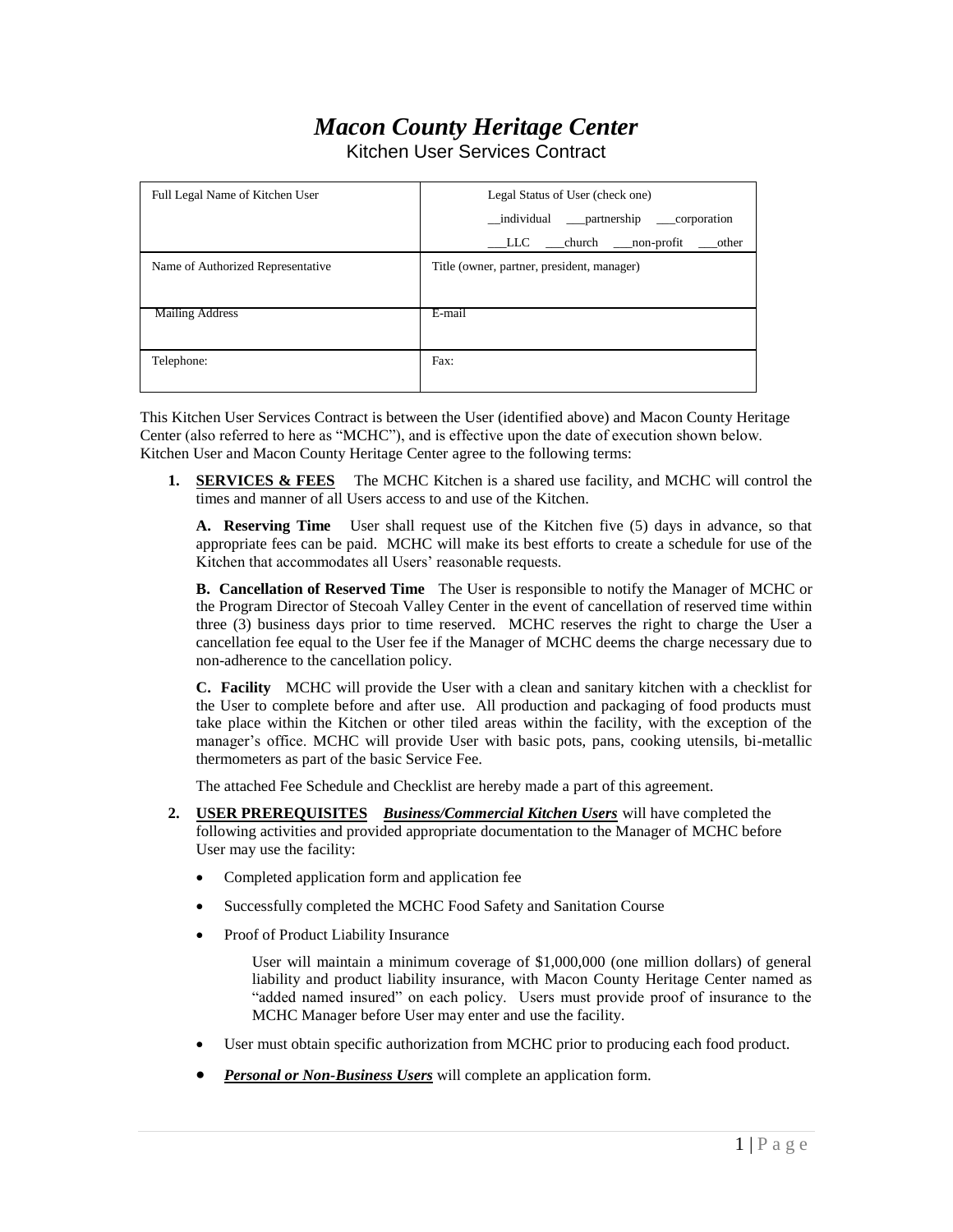- **3. PAYMENT TERMS** User will pay MCHC rent for each hour User occupies the Kitchen and uses the Services described in Section 1 of this Agreement, according to the following terms:
	- **A. Fee Schedule** The fees for various uses of the Kitchen and/or equipment are set out in the Fee Schedule, attached to this Agreement. MCHC may change this fee schedule at any time upon 30 days written notice to User
	- **B. Payment terms – New User** Each User will pay for Kitchen use on a "pay-as-you-go" basis for the first three months of using the Kitchen. MCHC will provide User with a bill at the end of each week. Payment is due within seven days. User may not use the Kitchen until all outstanding bills are paid. Storage fees will be charged on a weekly basis.
	- **C. Payment terms Good Payment History** After 3 months of on-time payments, MCHC will bill user for Kitchen and storage use at the end of each calendar month or at the end of the week of last scheduled use. Payment is due within seven days. If User pays any bill late, MCHC may require User to pay under New User payment terms.
- **4. USER DUTIES** User agrees to assume the following duties in its use of the Kitchen under this Agreement:
	- **A. Rental and Use Policies** User agrees to comply with all of the rules and obligations as currently stated in this agreement.
	- **B. Contact Information** User promises that the identification, address, and contact information stated at the beginning of this document is current and correct. User agrees to keep MCHC informed of any changes in User's legal identity, address or other contact information.
	- **C. Prohibited Substances Use Policy** User agrees that there will be no alcohol or illegal drugs allowed on the property. Smoking is not allowed in the building. Smoking is allowed at the rear of the building. All cigarette butts will be put out, wet and put into a trash receptacle for disposal. It will be the responsibility of User to enforce this policy.
	- **D. Security** User assumes responsibility to provide security deemed necessary for a peaceful event. Excessive noise or conflict will not be tolerated and will be monitored by SVC staff and residential neighbors. If during the event, local law enforcement is required due to alcohol or drug use, excessive noise or conflict, User will forfeit all deposit and rent fees and will be removed from the facility.
	- **E. Food and Equipment Safety and Sanitation** All Users and their employees are required to successfully complete the MCHC Course on Food Safety and Sanitation before they may use the Kitchen. Use of specialized equipment, such as, but not limited to the pressure canner and the Berkel Slicer, requires special training and authorization from the MCHC Manager.
	- **F. Housekeeping Policies** User policies include but are not limited to the following:
		- 1. Users can provide their own cleaning supplies (paper towels, sanitizer, dish soap, & floor cleaning supplies) and personal use items (aprons, hair restraints, & gloves), or may pay the supplies fee listed in the fee schedule.
		- 2. No equipment owned by MCHC shall ever leave the premises.
		- 3. Users will strictly follow the Cleaning Guidelines provided by MCHC before, during, and after each use of the facility.
		- 4. Users must perform and fill in the "Cleaning Check List" before and after each kitchen use, and leave them in the designated area.
		- 5. **If User fails to leave the facility in the proper condition, User will receive a warning and be responsible to pay the \$20.00 per hour cost of cleaning the facility as determined by MCHC. Upon a second such failure, User shall pay a fine of \$50 plus the cleaning costs. Upon a third such failure, this Agreement shall be terminated.**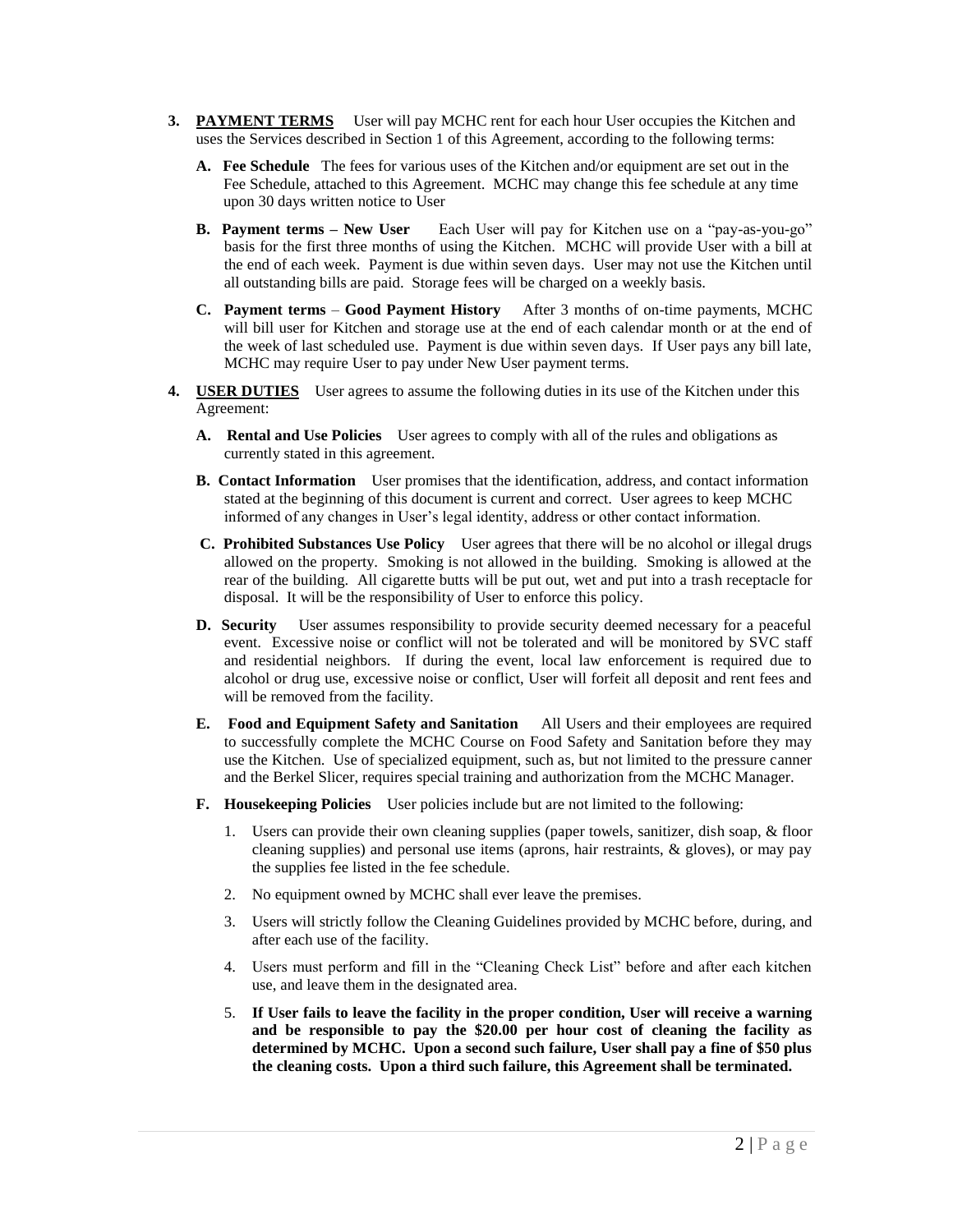- **5. ASSIGNMENT** User may not transfer or assign User's privileges under this Agreement to any third party. The User shall not grant access or allow a third party to operate in the kitchen at any time. Violation of this duty is grounds for immediate termination of this Agreement and the immediate discharge of that User from the Kitchen.
- **6. HEALTH AND SAFETY RESPONSIBILITIES** To ensure the safety of all persons associated with the MCHC facility, User shall also comply with the following duties:
	- **A. Worker Safety** User is exclusively responsible to ensure that User and its employees/associates observe proper safety procedures while using the Kitchen. All User employees/associates must have registered with the Manager and provided contact information in case of emergencies before being authorized to work at MCHC. No children under 16 are allowed in the kitchen when any food processing is taking place.
	- **B. Right of Inspection** The staff of MCHC and Macon County Heritage Center retains the right to enter and inspect operations at any time during use. The health department of Macon County as well as the Food & Drug Administration shall have the right to inspect without prior notice at any time deemed necessary by their organization.
- **7. LIMITATION OF LIABILITY** User agrees that any and all claims involving MCHC are strictly subject to the following limitations:
	- **A. Business Services.** All Business Services provided by MCHC and/or any officers, staff or other agents of MCHC are provided solely for the purpose of assisting User in the operation of its business. MCHC makes no representations, warranties or guarantees that the business services provided will result in the success of the Business. User understands and acknowledges that User is solely and completely at freedom to accept or reject any business services, and that the principal(s) or owner(s) alone are in control of the Business and its success or failure. User acknowledges and agrees that MCHC and any officers, staff, trustees or other agents of MCHC are not liable to the Business or its principal(s) or owner(s) for any damages resulting from the use or reliance upon the business services provided by MCHC.
	- **B. Liability.** Macon County Heritage Center shall not be liable for any damage to either person or property sustained by the tenant or by any third party arising in any way out of the User's use, operation, occupancy of MCHC premises, or sale or distribution of any product which is produced or manufactured on the premises. The Users covenant and agree to indemnify, defend, and hold harmless Macon County Heritage Center and its employees from all claims, costs, and liability arising from or in connection with damages, injuries to persons (including death), or property in, upon, or about the MCHC premises, or any portions thereof, or resulting from the sale, distribution, and use of any product manufactured by the User on the MCHC premises.

## **8. MISCELLANEOUS PROVISIONS**

- **A. Kitchen User Property** User shall promptly remove any personal property from facility after scheduled event(s). If User's property is not promptly removed, Macon County Heritage Center may take possession of, remove, and/or discard User's property. User shall be liable to Macon County Heritage Center for a reasonable storage cost for property removed in this manner.
- **B. Jurisdiction and Venue** Any disputes regarding this agreement shall be resolved in the courts of Macon County, North Carolina and according to the laws of North Carolina.
- **C. No Oral Modification** This agreement shall be modified in writing only, duly signed by User and Manager of Macon County Heritage Center.